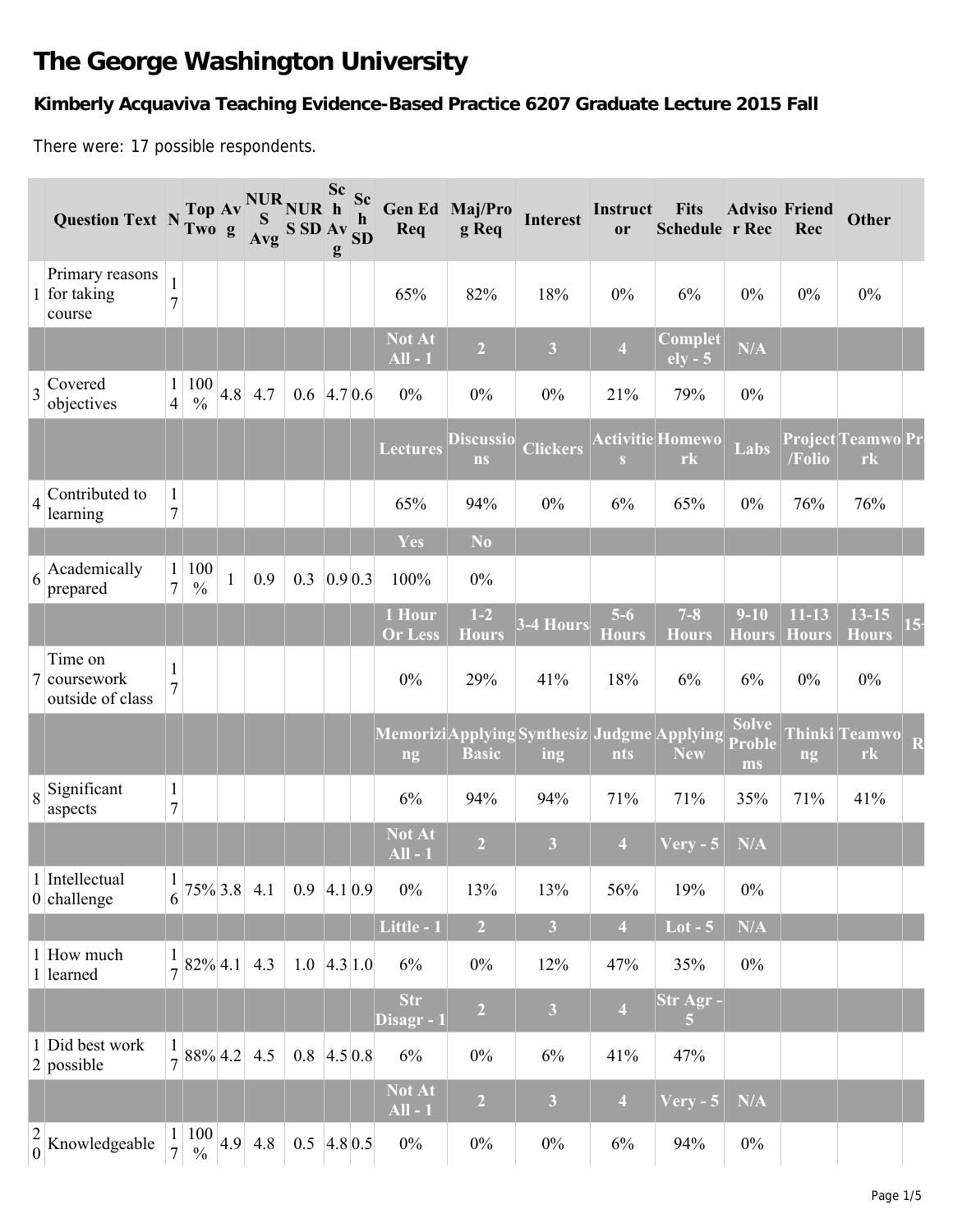

| <b>Guest</b><br><b>Lecturers</b> | Fieldwo<br>rk/Trip<br>$\mathbf{S}$ | ng    | r                               |
|----------------------------------|------------------------------------|-------|---------------------------------|
| $0\%$                            | 6%                                 | $0\%$ | 0%                              |
|                                  |                                    |       |                                 |
|                                  |                                    |       |                                 |
|                                  |                                    |       |                                 |
| Presentat<br>ion                 | Lab                                | ng    | r,                              |
| 29%                              | 0%                                 | 0%    | 0%                              |
|                                  |                                    |       |                                 |
|                                  |                                    |       |                                 |
|                                  |                                    |       |                                 |
|                                  |                                    |       |                                 |
|                                  |                                    |       |                                 |
|                                  |                                    |       |                                 |
|                                  |                                    |       |                                 |
|                                  |                                    |       | <b>Writi Othe</b><br>Writi Othe |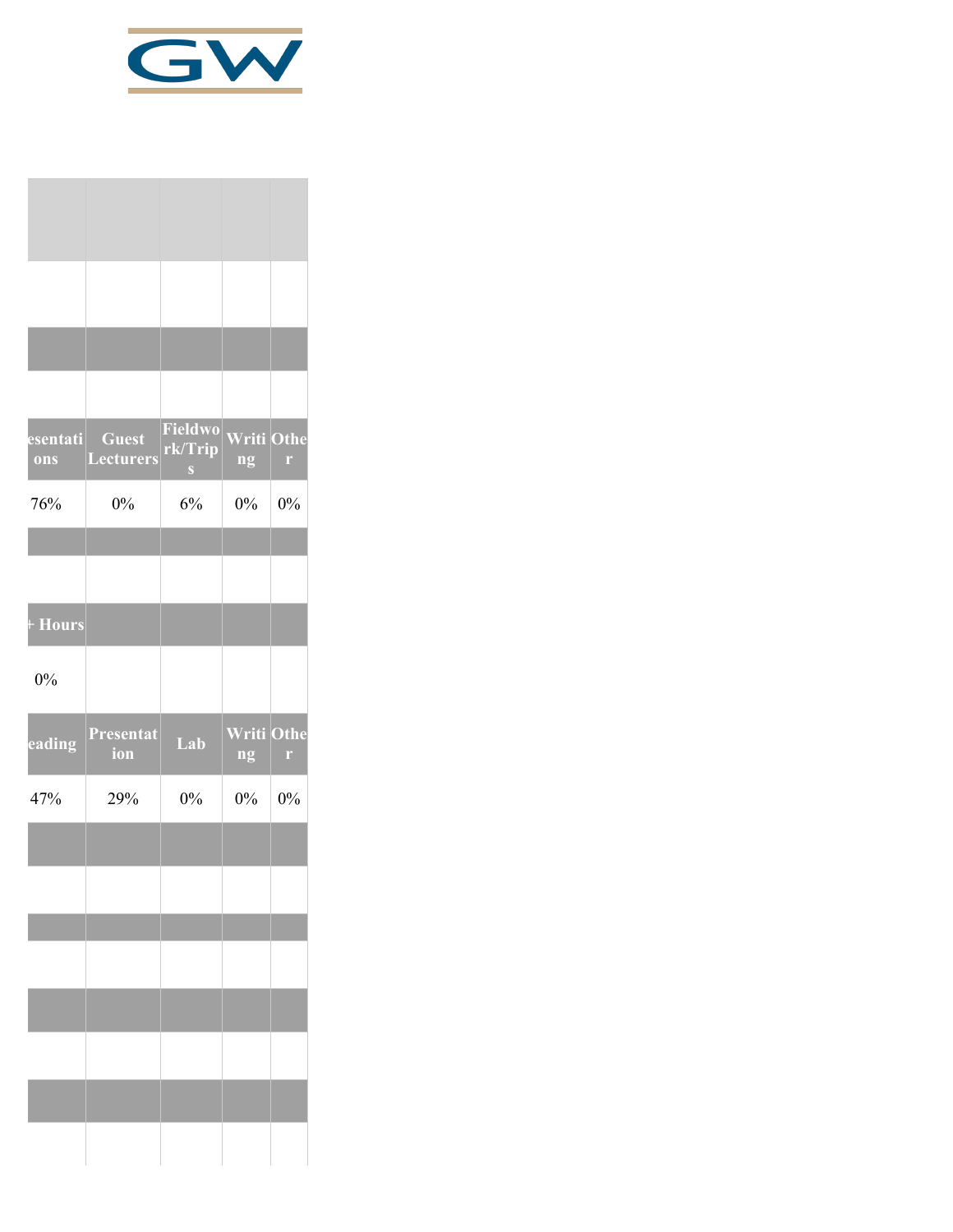|               |                                                     |                     |                                          |   |                                                       |               |        | $Low - 1$               | $\overline{2}$ | $\overline{3}$          | $\overline{4}$          | $High - 5$               | N/A   |  |  |
|---------------|-----------------------------------------------------|---------------------|------------------------------------------|---|-------------------------------------------------------|---------------|--------|-------------------------|----------------|-------------------------|-------------------------|--------------------------|-------|--|--|
| $\frac{2}{1}$ | Enthusiasm                                          | $\overline{7}$      | $\cdot$   $100$   4.9  <br>$\frac{0}{0}$ |   | 4.7                                                   | $0.7$ 4.7 0.7 |        | $0\%$                   | $0\%$          | $0\%$                   | 6%                      | 94%                      | $0\%$ |  |  |
|               |                                                     |                     |                                          |   |                                                       |               |        | <b>Not Fair</b><br>$-1$ | $\overline{2}$ | 3                       | $\overline{\mathbf{4}}$ | <b>Very</b><br>Fair $-5$ | N/A   |  |  |
|               | $\begin{bmatrix} 2 \\ 2 \end{bmatrix}$ Fair grading | 1 <sup>1</sup><br>6 | 100<br>$\frac{0}{0}$                     | 5 | 4.6                                                   | 0.8           | 4.60.8 | $0\%$                   | $0\%$          | $0\%$                   | $0\%$                   | 100%                     | $0\%$ |  |  |
|               |                                                     |                     |                                          |   |                                                       |               |        | Not At<br>$All - 1$     | 2 <sup>1</sup> | $\overline{\mathbf{3}}$ | $\overline{4}$          | <b>Excellent</b><br>$-5$ | N/A   |  |  |
|               | $\begin{array}{c c} 2 \\ 3 \end{array}$ Feedback    | $\tau$              | 100<br>$\frac{0}{0}$                     | 5 | 4.5                                                   | $0.9$ 4.5 0.9 |        | $0\%$                   | $0\%$          | $0\%$                   | $0\%$                   | 100%                     | $0\%$ |  |  |
|               |                                                     |                     |                                          |   |                                                       |               |        | Poor - $1$              | $\overline{2}$ | $\overline{\mathbf{3}}$ | $\overline{4}$          | <b>Excellent</b><br>$-5$ |       |  |  |
|               | 2 Overall rating of $ 1 $<br>4 instructor           | $\tau$              | $\frac{0}{0}$                            |   | $\left  \frac{100}{2} \right  4.9 \left  4.5 \right $ | $0.8$ 4.5 0.8 |        | $0\%$                   | $0\%$          | $0\%$                   | 6%                      | 94%                      |       |  |  |

#### **Text Responses**

#### **Use this space for comments on strengths of the course.**

#### informative good intro to research in nursing, makes a large topic less overwhelming

I think that this was one of the only courses with a professor that both had us complete the necessary/required assignments but also was sensitive to realistic needs. For example, she did not hold us for full collaborate time periods when we clearly did not have any more questions or she altered the discussion board when it was not proving to be a topic that was worth each individual spending time writing up. She also found creative ways to engage us and give feedback by using video commentaries. She was probably one of the most encouraging and positive professors who was nice but made sure we learned at the same time.

This course focused on evidence based nursing and demonstrated the importance of valid and timely research.

Dr. Acquaviva was very passionate about this subject and very supportive and responsive. She did her best to make this class engaging.

Kim was extremely effective as an instructor, very fair

On the whole, I thought this was a very valuable course, and I do believe that I can not only read research literature more critically but that I am better prepared to do either original research or especially an EPB project. I really liked the fact that we got a chance to post info and build up to prepare for major papers/assignments by posting parts of our work on the discussion boards for feedback. In general, I'm really sick of discussion boards in this nursing program and think that a lot of it is too stilted and stifling. But in this course, things were better.

Mrs.Acquaviva was very involved and supportive.

Class was very well organized and the requirements were clearly stated by the professor. Course load was fair and doable.

good idea recommending video participation. Wish we were able to utilize that more

I learned key concepts that I will remember for my nursing career.

The professor and her feedback were a large reason why I enjoyed this course as much as I did

#### **Use this space to provide suggestions on how to improve this course.**

less responses to discussion boards, they do not serve a larger purpose

Allowing Dr. Acquaviva to have more freedom with slight alterations to discussion board topics would most likely enhance the course because she is adept at judging the direction the group of students is heading in with their learning.

Discussion boards could be redundant at times, reducing this incidence would be beneficial.

I would like to read more case studies of how EBP initiatives were put into place at hospitals.

N/A

The section on statistical concepts is still a bit murky in my mind. I didn't quite understand the different types of validity and some of the other concepts covered there so well.

I will never be a fan of online classes. I do not think that discussion board forums can adequately provide a substitute for class discussion and feel that they are more of a hindrance then a tool for the sharing and collaboration of ideas. Since online classes are not going anywhere, I would ask that there be more online collaborate sessions instead of db assignments.

### **You indicated that you were academically prepared to take this course, what prepared you for this class (which prior courses, which topics)?**

I feel that the courses and clinical experiences that I have had prior to taking this course adequately prepared me for assignments I was asked to complete.